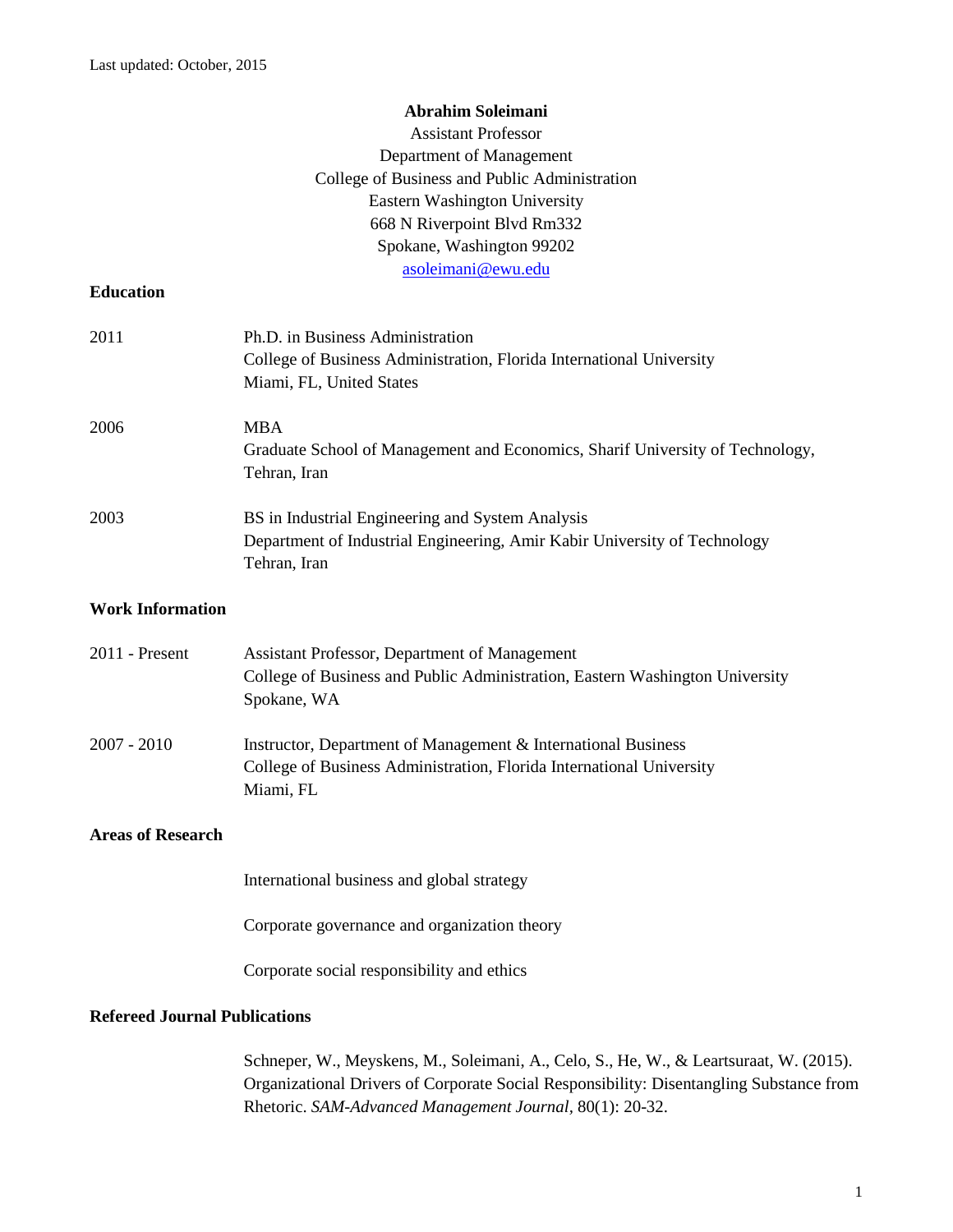Soleimani, A., Schneper, W., & Newburry, W. (2014). The Impact of Stakeholder Power on Corporate Reputation: A Cross-country Corporate Governance Perspective. *Organization Science*, 25(4): 991-1008.

Newburry, W., & Soleimani, A. (2011). Multi-Level Reputation Signals in Service Industries in Latin America,. *Innovar*, 21(39): 193-205.

## **Book Chapters**

Newburry, W., Soleimani, A. (forthcoming). Reputations and Latin American foreign direct investment. In H. Merchant (Ed.), *Handbook of Contemporary Research on Emerging Markets*. Northampton, MA: Edward Elgar Publishing.

Newburry, W., Soleimani, A., & Borda, A. (2013). Reputations and Supportive Behavior of Spanish and U.S. Firms in Mexico. In G. Niedrist (Ed.), *EU-Mexican, Legal, Commercial and Business Relations*: 167-194. Pieterlen, Switzerland: Peter Lang – International Academic Publishers.

## **Selected Presentations**

Soleimani, A., Schneper, W., & Newburry, W. Are good deeds rewarded? Experience, reputation and societal responsibility impacts on stock market M&A reactions. *Strategic Management Society Annual Conference,* Madrid, Spain, (September 2014).

Soleimani, A., Schneper, W., & Eager, W. Multinational corporations participation in global governance: An institutional perspective. *Academy of International Business Annual Conference,* Istanbul, Turkey, ( July 2013).

Soleimani, A., Schneper, W., & Newburry, W. No Substitute for Experience? The Impact of Corporate Reputation on Stock Market Reactions to Mergers and Acquisitions. *Academy of Management Annual Meeting,* Boston, MA, USA, (August 2012).

Soleimani, A., Schneper, W., & Newburry, W. Stakeholder Power and Corporate Reputation. *Strategic Management Society Annual Conference,* Miami, FL, (November 2011).

Soleimani, A., Schneper, W., & Newburry, W. The Impact of Stakeholder Power on Corporate Reputation: A Cross-country Corporate Governance Perspective. *Academy of International Business Annual Conference,* Nagoya, Japan, ( June 2011).

Soleimani, A., Schneper, W., & Newburry, W. The Impact of Stakeholder Power on Corporate Reputation: A Cross-country Corporate Governance Perspective. *Reputation Institute 15th International Conference,* New Orleans, LA, USA, (May 2011).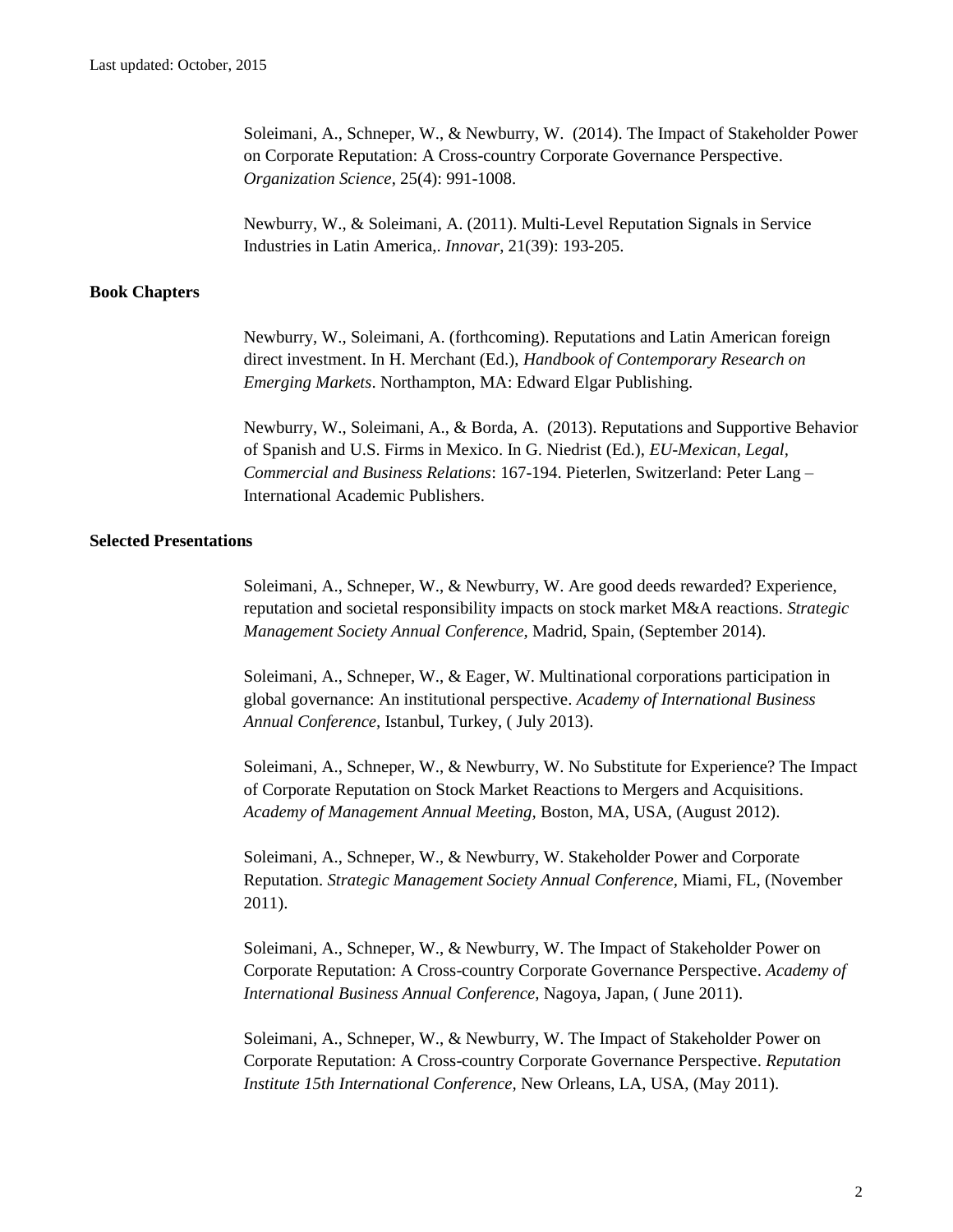Soleimani, A., Newburry, W., Taciak, S., & Ponzi, L. Firm- and Country-level Determinants of Individual Corporate Reputation Assessments. *Academy of International Business Annual Conference,* Rio de Janeiro, Brazil, (June 2010).

Newburry, W., & Soleimani, A. Multi-Level Reputation Signals in Service Industries in Latin America. *Academy of International Business – Latin America Chapter Meeting,* Rio de Janeiro, Brazil, (June 2010).

Soleimani, A., Newburry, W., Taciak, S., & Ponzi, L. Firm- and Country-level Determinants of Individual Corporate Reputation Assessments. *Reputation Institute 14th International Conference*, Rio de Janeiro, Brazil, (May 2010).

Newburry, W., & Soleimani, A. Foreignness, Legitimacy and Corporate Citizenship Perceptions. *Reputation Institute 14th International Conference,* Rio de Janeiro, Brazil, (May 2010).

Newburry, W., & Soleimani, A. Foreignness and Firm Reputation in Spain and Latin America. *Strategic Management Society Annual Conference*, Washington, DC, USA (October 2009).

Schneper, W., Meyskens, M., Soleimani, A., Celo, S., He, W., & Leartsuraat, W. Organizational Drivers of Corporate Social Responsibility: Disentangling Substance from Rhetoric. *Academy of Management Annual Conference*. Chicago, IL, USA, (August 2009).

Newburry, W., & Soleimani, A. Foreignness, Corporate Citizenship Perceptions and Supportive Behavior in Latin America and Spain. *Academy of International Business Annual Conference*. San Diego, CA, USA, (June 2009).

Newburry, W., & Soleimani, A. Corporate Citizenship Perception in Latin America and Spain. *Academy of International Business-Southeast Annual Conference*, Tampa, FL, USA, (October 2008).

## **Teaching Experiences**

| $2015$ - Present | MBA International Business, Eastern Washington University                                                            |
|------------------|----------------------------------------------------------------------------------------------------------------------|
| $2014$ - Present | MBA Leadership and Ethics, Eastern Washington University                                                             |
| $2011$ - Present | Undergraduate International Business, Eastern Washington University                                                  |
| 2015             | Thesis Committee Member, Master of Education, Eastern Washington University                                          |
| 2015             | Undergraduate and MBA Study Abroad Course: Global Cities: Hong Kong & Macau,<br><b>Eastern Washington University</b> |